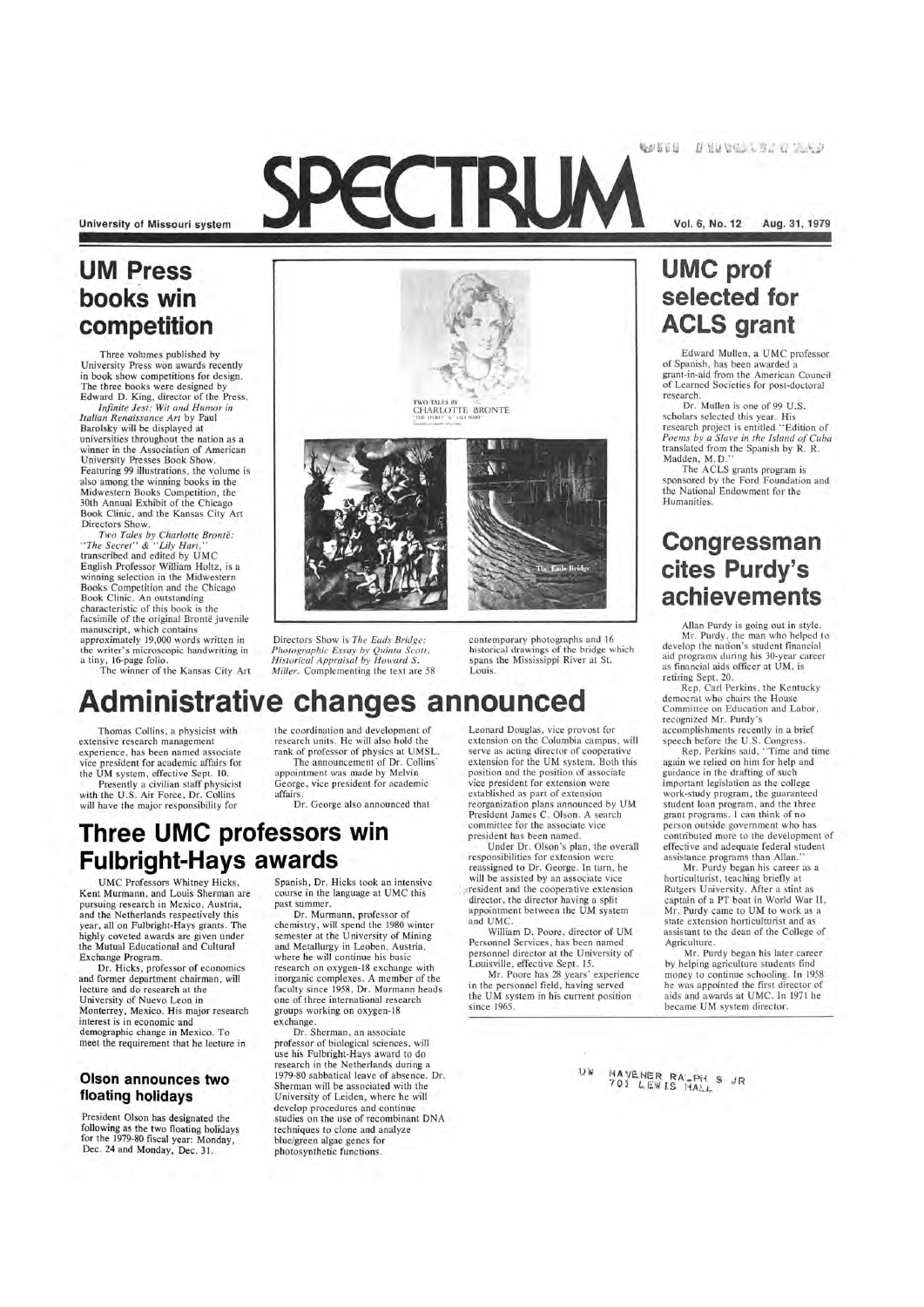# **Marchello: an outline of UMR's future**

*Editor's Note: Joseph M. Marchello has just completed his first academic year as chancellor on the Rolla campus. Reflecting on the past months, he was asked what he felt were his major accomplishments and where he sees the campus heading in the years ahead. His comments follow:* 

I'm not sure I can speak of our recent accomplishments very objectively, so let's concentrate on what's ahead. There are several areas we are working on at Rolla such as initiation of an honors program, professional and staff development, improving opportunities and support for instruction and research, improving productivity and evaluations of both faculty and staff, increasing enrollments, serving the State of Missouri, improving student services and facilities and making capital improvements. The list is long, and that's good.

Certain to receive a great deal of attention in the months ahead is the total research effort at UMR. Because of its specific educational mission, it is imperative that Rolla continue to grow and develop in research. This is particularly true of interdisciplinary research as well as the special mission research activities carried on in such areas as the Graduate Center for Cloud Physics Research, the Rock Mechanics

UMR is placing an increasing emphasis on a number of programs designed to provide better engineering education opportunities in the St. Louis area. This includes an expansion of our undergraduate Cooperative Training Program, added emphasis on our transfer program with UMSL as well as the junior colleges in St. Louis, increased mid-career professional programs and a general expansion of the Graduate Engineering Center.

In the future, UMR will cooperate more closely with UMSL in all aspects. UMSL's programs, especially in science and business, provide support to the graduate engineering programs of the Graduate Engineering Center. Both

We get a great many of our students from there, many of our graduates are employed in that general area, and also UMR operates its Graduate Engineering Center at UMSL.

One of my first priorities when I came to UMR was to meet with Chancellor Arnold Grobman at UMSL to explore mutually important considerations. I found him to be very cooperative and interested in increasing UM's service to the St. Louis community. As a result, I believe UMR and UMSL are approaching a level of cooperation which will be extremely important to both campuses in the years ahead.

> The engineering management curriculum is fairly new in higher education. A recent article in *Business Week* pointed out that only 4

*"Because of its specific educational mission, it is imperative that Rolla continue to grow and develop in research. "* 

and Explosives Research Center, the Institute of River Studies and the Materials Research Center. One example of such efforts is the recent grant from the Department of Energy to support UMR research on producing gaseous fuel from wood wastes.

So, as you can see, the Rolla campus is aggressively pursuing improvement and excellence on several fronts simultaneously. But let me pick two areas to speak about in some detail-UMR's service to the St. Louis area and its service to the business and industrial needs of the entire state. Actually, these are the same, or at least there is considerable overlapping.

The St. Louis metropolitan area is very important to the Rolla campus.

the UMR and UMSL catalogs will carry information on the UMR engineering education opportunities as well as UMSL's pre-engineering program. Chancellor Grobman and I are seeking jointly new capital construction on the St. Louis campus-specifically, a science building which would provide needed space for UMSL as well as the UMR Graduate Engineering Center.



This objective is important because St. Louis needs the type of manpower which UMR provides. For that matter, the entire State of Missouri needs the educational productivity of UMR. And this is not limited to engineering.

Business and industry in Missouri need more than newly trained engineers

#### *Joseph M . Marchello*

and scientists. One of the programs on campus which meets this need is the Department of Engineering Management. This department provides engineers with potential for careers as business and industrial managers. Because of this, the program is suited uniquely to many of the needs throughout Missouri.

Engineering management is, in some ways, like a business school, but in other ways it is quite different. That is, the business training is provided within a fully integrated, strong campus engineering and science program. Bachelor's degree students spend two years on basic science and mathematics, one year on an engineering specialty and the final year on courses in production, marketing, personnel, finance and general management. The faculty largely is made up of engineers with business education and industrial experience. They are uniquely qualified to prepare graduates to be of maximum value in the production and marketing areas of the industrial corporation.

campuses in the nation currently offer such a program, and more than half of those started within the past five years. The same article went on to say that UMR's program is one of the pioneers in this field, having been organized in 1967.

The thrust behind the development of this kind of education is coming from both students and employers. The students are interested in more marketable degrees. By the same token, business and industry are demanding college graduates who are more broadly educated to meet the needs of today's society.

UMR's Department of Engineering Management is doing more than

providing graduates. It is also providing direct support to Missouri businesses through its extension and public service activities.

One such example is the department's cooperative program with the State Department of Elementary and Secondary Education to help 78 sheltered workshops for the handicapped operate more efficiently and productively. Another example is the Center for Applied Engineering Management funded by the U.S. Small Business Administration and the U.S. Economic Development Administration.

There are'several similar thrusts and opportunities at UMR. We are striving for excellence in all areas of engineering, in mines and metallurgy and in the sciences. But our efforts-in cooperation with UMSL- to improve educational opportunities in the St. Louis area and the engineering management program are indicative of the goals and aspirations for the future at UMR.

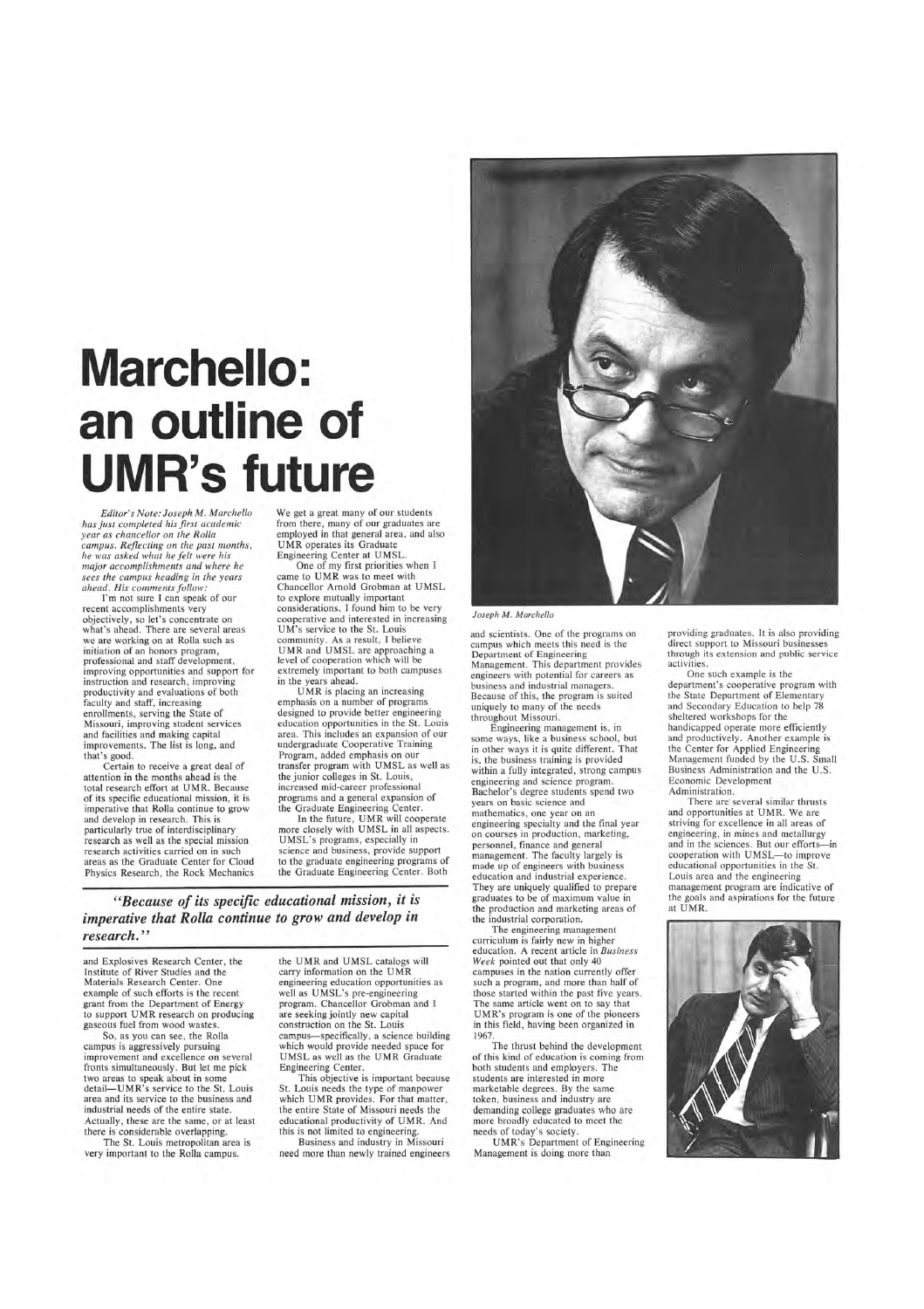# **Freilich states views on urban students, law**

A UMKC law professor prominent in the development of national urban policy is attempting to help UMKC define its own urban role.

Under its lO-year academic plan, UMKC is committed to the development of urban affairs as one of three major academic thrusts-along with the health sciences and performing arts.

The first major step forward has been taken, Mr. Freilich believes, with a number of departments establishing urban programs. He mentions the Schools of Law, Administration and Education as well as the departments of geosciences, economics and political science, as examples.

For Robert Freilich, Hulen Professor of Law in Urban Affairs, that commitment remains an important goal for urban affairs on the Kansas City campus. Mr. Freilich arrived at UMKC in 1968. He has chaired the UMKC Urban Affairs Advisory Committee for six years.

wants to encourage a much greater emphasis on the social problems of the region.

A third need is the establishment of the capability to provide urban research. Ideally, this would mean the creation of a center with a broad interdisciplinary team to study problems, publish and attract scholars and speakers.

> "It probably has done a great deal for the enhancement of the reputation of the law school nationally ," says Mr. Freilich.

Finally, there must be an identification of resources and administrative responsibility for urban affairs, the law professor says.

> 'Not only do we try to regulate growth in the suburbs, but also by slowing it down we assist in redirecting growth back into the cities.

After earning a law degree from Yale at the age of 21, Mr. Freilich spent 10 years as an attorney in a New York law firm. He represented 18 different municipal agencies and handled 65 municipal and land-use cases in the courts.

Mr. Freilich sees several major needs—one is the establishment of an

The most significant of these cases was the Ramapo case-the first major U.S. growth management case-which Mr. Freilich won in the U.S. Supreme Court. The decision essentially upheld the right of a community to regulate its rate and sequence of growth in order to curb urban sprawl and to assure that developers provide adequate public facilities to newly-growing communities.

Mr. Freilich earned his master's degree and his doctor of law degree



#### *Robert Freilich*

American Bar Association in the field of urban affairs. The publication has a staff of 40, mostly law students, who write articles and analyze cases, statutes and developments.

Since shifting from practicing to teaching law, Mr. Freilich's own work has been all that he anticipated and even more. He has been involved in the structuring of growth management systems for cities, counties and regions. In describing these directions in land use planning, he explains:

"Kansas City has been fortunate," Mr. Freilich adds. "It's growing, but not as fast as some cities, and the problems haven 't appeared as dramatic. However, they have begun to mount. There has been a crisis of schools for some time; there is a crisis now in housing costs. Transportation energy and fiscal problems are only around the corner."

'We don't have a present-day Kessler, who planned for the 60-year development of Kansas City's parks and boulevards," he says. "Private planning has had some beautiful but limited results. What happens if unlimited growth continues at the fringes? What happens to Kansas City as an agri-business center? What happens to our existing neighborhoods? What happens if we become an apartheid society?"

.• Almost every department has begun to develop an urban course or curriculum, or is aware of the need to work with the external community for the solution of problems," Mr. Freilich says. " These are essential beginnings, although they are not the hallmark of an urban university. For UMKC to establish urban affairs as a major thrust, we will have to be certain that programs and disciplines create unified, interdisciplinary opportunities for education, research and service in urban fields."

> by cities alone," the law professor says. "We need metropolitan solutions to economic, social and physical problems."

*"In urban affairs we offer a greater scope of course work than almost any other law school in the country."* 

urban planning program as recommended by the Urban Affairs Advisory Committee.

"Urban planning is the central discipline in urban studies," says Mr. Freilich. "It pulls together economics, law, administration, engineering, the political, social, and health sciences and enables us to undertake major research and present interdisciplinary offerings. It would be the cement we need."

A second need is the development of meaningful urban social programs. The committee recommended establishment of a master of social work program and expansion of the urban sociology offerings. Mr. Freilich from Columbia University in 1967-68. At the UMKC School of Law, Mr.

"Kansas City troubles me," he says. "Our major public and private institutions are constantly encouraging sprawl, while bemoaning the problems of downtown and the loss of agricultural land and open space. They like to have their cake and eat it, too.

Freilich directs the Urban Legal Affairs Program. UMKC's Law School is one of four across the nation to offer a graduate degree (LL.M.) in urban affairs with a specialty in land-use planning and environmental law. Begun in 1968, it now has more than 100 graduates.

"In urban affairs we offer a greater scope of course work than almost any other law school in the country," says Mr. Freilich. "When I went back to Yale for my 20th reunion, I was pleasantly surprised to find that our program is much broader."

Another plus for UMKC is the fact that Mr. Freilich edits *The Urban Lawyer,* the national journal of the

Too many people mistakenly feel that Kansas City does not have all the problems of the typical big city.

It disturbs him that few persons are seeking long-term solutions.

Existing regional groups are very limited in effectiveness, according to Mr. Freilich. He points out that the Area Transportation Authority is inadequately financed with a temporary tax, which prevents capital financing of mass transit systems.

Society's crises during the last decade have made us aware of problems that demand solutions, Mr. Freilich says, adding that in the late 60's, riots in the ghettos showed the dimensions of unemployment, abandonment and segregation.

'Such problems cannot be solved

Soon after those problems came the environmental crisis.

He says, "We need to do a much better job. Controlling pollution of air and water is only the beginning. Prevention of flooding and conservation of natural resources are only a step below in priority."

To Mr. Freilich, crises mean that governments are going to have to get together with industry and solve problems. It is during this process that they will need the help an urban university can offer, he says.